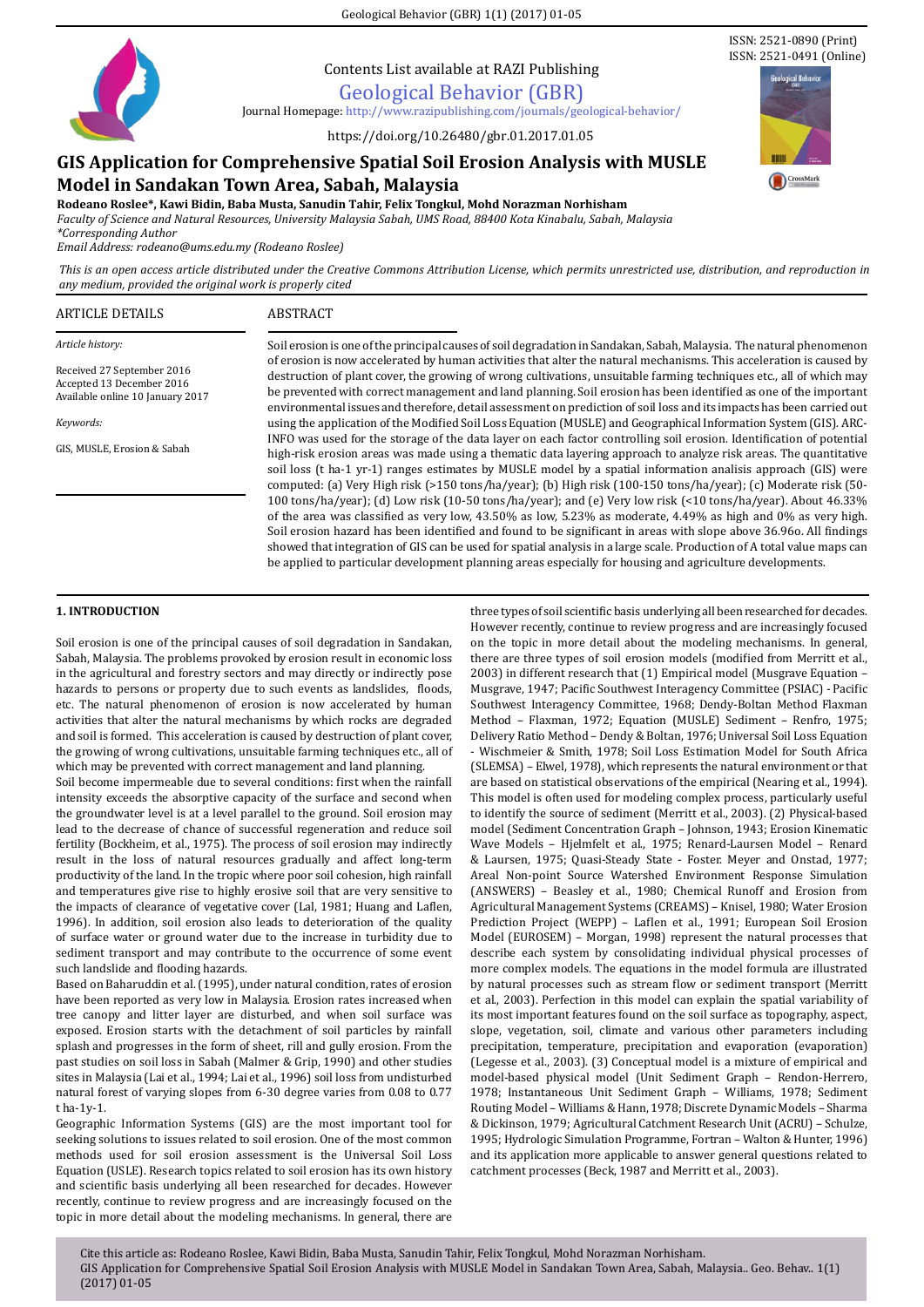#### 2. Description of The Study Area

Location of the study area is located in Sandakan Town, Sabah. The rapid development since the eighties (80's) had a spill over effect in the Sandakan town area where lands was cleared for the construction of highways, high-rise buildings, industrial, housing area and several other heavy infrastructures. These activities had, besides spurring economic growth, also caused environmental management problems, such as streams were polluted with pesticides, flash flood, fertilizers and siltation. There was also widespread erosion in the cleared areas, slope failure and land subsidence had frequently occurred. Climate plays an important role in affect substantially the runoff on slopes, especially in research and modeling soil erosion mechanism. The study area experienced equatorial climate is hot and humid all year round.

The aim of this paper is to assess the soil erosion due to land-use planning in Sandakan Town area. The objective is to generate a GIS-assisted soil erosion map of the study area as a means of providing information to various levels in the decision-making process

#### 2.1 Geology

The exposed rocks in the study area and its surrounding vary in types and ages, from Late Eocene-Early Miocene, Neogene's clastic sediment of the Garinono Formation, the Sandakan Formation and Volcanic Facies to vary recent Quaternary alluvial materials which are still being deposited. The Garinono Formation consists mainly of slump breccia and includes sequences of intebedded mudstone, tuff, tuffite and minor sandstone and calcarenite. The slump breccia of the Garinono Formation is made up of fragments and blocks of assorted rock types in a mudstone matrix. The fragments and blocks consists mainly sandstone, limestone, chert, basalt, serpentinite and gabbro. Mudstone, sandstone, tuff and tuffite form interbedded sequences at different stratigraphic horizons in the Garinono Formation (Lee, 1970). The Sandakan Formation was deposited in a shallow marine, deltaic and partly fluvatile environment. The lithological sequence includes sandstone, carbonaceous mudstone and conglomerate (Lee, 1970). The Sandakan Formation consists of sedimentary succession which has been dated to the Miocene and Pliocene age. These outcrops are usually well persevered and exhibit a mud-dominated sand-shale alternations. The Volcanic Facies has a thickness of about 25 to 45 metres and has a greyish to black colouration. Grain sizes in fine and can be found at the Buli Sim Sim area. The formation of the volcanic facies is believed to have its origin in the Dent Volcanic of the Early Miocene (Lee, 1970). Pliocene to Quaternary sediments rests on top the Sandakan Formation. These deposits consist of high-level alluvium and recent alluvium. High-level alluvium is found around the coast and consists of unconsolidated deposits older than the recent alluvium. Recent alluvium is deposited along major river valleys and deltas and consists mainly of clay, silt and gravel. The alluvium soft, compressible and may be prone to excessive settlement.

#### 3. Materials and Method

#### 3.1 Modified United Soil Loss Equation (MUSLE)

GIS applications are often used in the work of soil erosion analysis. Modelling soil erosion is often considered difficult because of the relatively complex interactions. Generally there are four factors to consider; soil, topography, land use and climate (Wischmeier & Smith 1978). Overall approach of this paper will involve the use of models of universal soil loss equation (USLE), which was introduced by Wischmeier & Smith (1978). Although this model was found to have a lot of constraints and uncertainty, but it's very popular widely used throughout the world to date, especially in the tropics because it has the simplicity and relative robustness and uniform approach (Aniya, 1985; Balamurugan, 1991 ; Kerte'sz, 1993; Gokceoglu & Aksoy, 1996; Lenzi & Luzio, 1997; Larsen & Torres-Sanchez, 1998; Turrini & Visintainer, 1998; Guzzetti et al., 1999; Sharma et al., 1999 Huffman et al ., 2000; Jibson et al., 2000; Brazier et al., 2001; Millward & Mersey, 2001; Beatriz et al., 2002; Bissonnais et al., 2002; Martı'nez-Casasnovas, 2003; Huabin et al. , 2005; etc.). Precipitation, topography, soil type and land use as a database that will be used in the analysis. Each developed vector data will be converted into raster data. For raster data, the space is divided evenly into pixels in a square shape that has the same size. Value is stored for each pixel determines the type of an object or situation that is available in every location. Thus, in the approach to raster data, the space occupied by a number of uniform pixels, each of which has different values (Figure 1).

#### 4. Results

In this study, the USLE is used to estimate the total value of A is expressed as mass per unit area per year (t / ha / year) (Equation 1). MUSLE equation (Equation 2) was used in the GIS environment to determine the total value of A and its distribution. This equation predict the loss of land for an area based on six parameters such as rainfall erosivity factor (R), soil erodibility factor (K), slope length factor (L), slope steepness factor (S), cultivation and management factor (C) and conservation support practice factor (P) which are all evaluated numerically.



Since the USLE was designated for agricultural lands, the soil loss was estimated using the modified model to suit for forest environmental conditions called modified soil loss equation (MUSLE) (Warrington et al., 1980). In MUSLE model, soil cover management factor (C) and soil conservation practice factor are replace by vegetation management (VM). It written as:

$$
A = R * K * L * S * VM \tag{2}
$$

Factors controlling soil erosion such as steepness, slope length, rainfall, soil erodibility, and vegetation management factors have been identified within the project area and mapped. Subsequently, the various factors maps were overlain to determine erosion levels of each identified watershed in the study area, based on the MUSLE using GIS in a grid cell format. Scanning, digitization and geo-referencing were done in the input module. The output of this module was used as the base for the analysis module to integrate and process on logical combinations and knowledge-base rules. The rules were constructed form the knowledge of the terrain parameter of the study area. Integration of these rules was carried out with graphic (spatial) database in the analysis module. Using the query support, the spatial database was analyzed and the final soil erosion map was produces. The erosion-risk levels (very low, low, moderate, high and very high) were identified and marked on the map for further analysis.

#### 4.1 Rain Erosivity Factor (R)

The rate of soil erosion is associated with rain seepage strength to break the soil surface and cause surface runoff (water runoff) occurs (Morgan et al., 1998). R values were calculated based on the equation that was introduced by Morgan (1974), by referring to the annual average rainfall and intensity data for 30 minutes at a maximum for each rain gauge stations in Sandakan Town, which obtained from the Malaysian Meteorological Department, Kota Kinabalu branch. Equation (3) by Morgan (1974) was chosen because it has been proven successful in several previous studies to tropical countries, especially in Malaysia.

$$
R = [(9:28 * P) - 8838] * 0.075
$$
 (3)

Where,

P = annual average rainfall

 $I_{30}$  = rainfall intensity for 30 minutes (75mm)

The rain gauge stations in the study area have been registered into the GIS map format by entering the coordinate position. The average rainfall for each rainfall station will be used as input into the file attributes in the GIS (Figure 2). Based on the input, the estimated rainfall for the Sandakan Town area is done by using the Thiessen polygon method which is a better method than the method of calculation Aritmetrik rainfall areas (Chow et al., 1988). K is the soil-erodibility factor which measure erodibility for a standard condition. This standard condition is the unit plot, which is an erosion plot

Cite this article as: Rodeano Roslee, Kawi Bidin, Baba Musta, Sanudin Tahir, Felix Tongkul, Mohd Norazman Norhisham. GIS Application for Comprehensive Spatial Soil Erosion Analysis with MUSLE Model in Sandakan Town Area, Sabah, Malaysia.. Geo. Behav.. 1(1) (2017) 01-05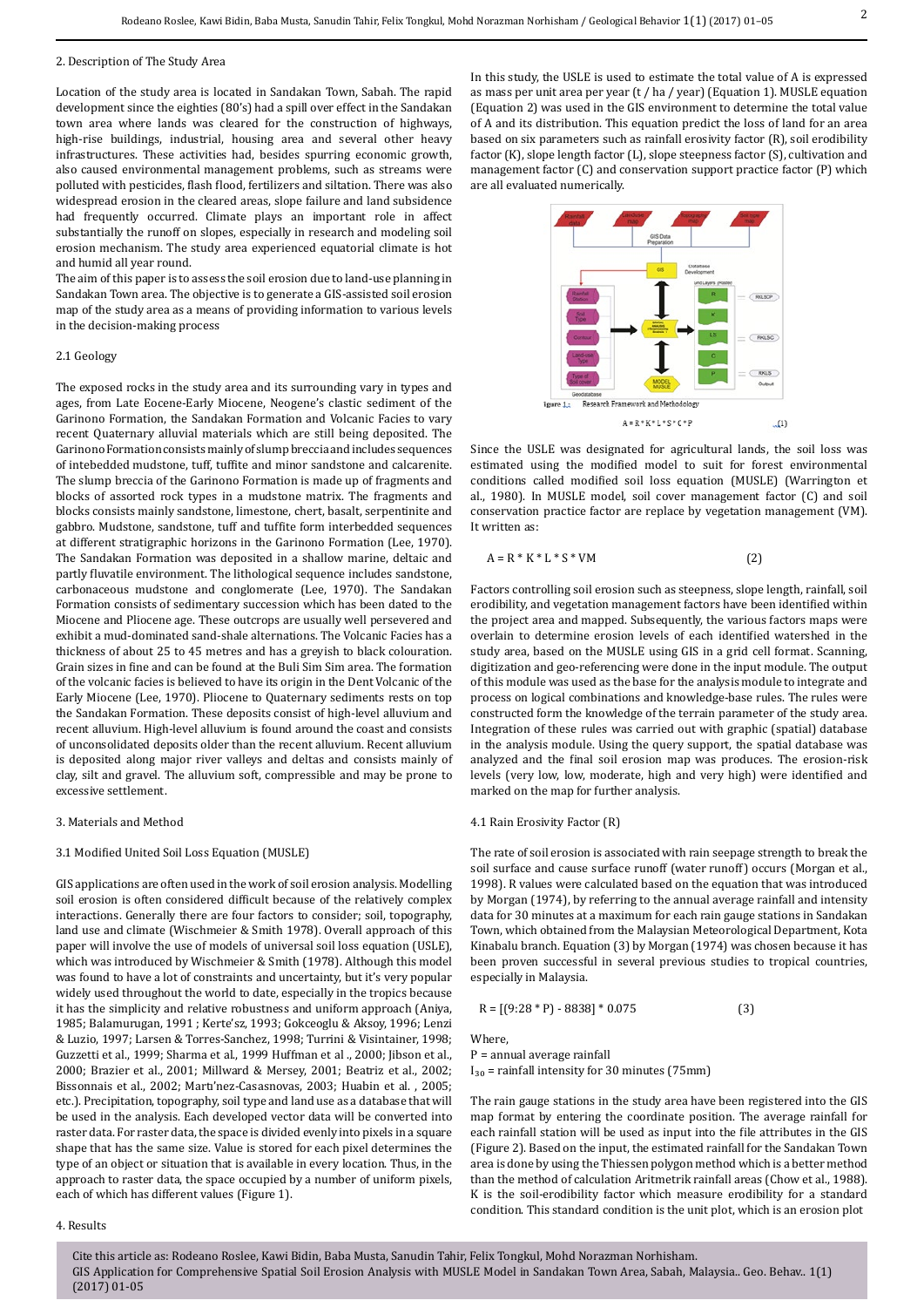72.6 ft (22.13 meters) long on a 9 percent slope, maintained in continuous fallow, tilled up and down hill periodically to control weeds and break crust that form on the surface of the soil. The plots are plowed, disked and cultivated the same for a row crop of corn or soybeans except that no crop is grown on the crop.

Soil erodibility factor represents both susceptibility of soil to erosion and the rate of runoff, as measured under the standard unit plot condition. Soils high in clay have low K values, about 0.05 to 0.15, because they resistant to detachment. Coarse textured soils, such as sandy soils, have low K values, about 0.05 to 0.2, because of low runoff even though these soils are easily detached. Medium textured soils, such as the silt loam soils, have moderate K values, about 0.25 to 0.4, because they are moderately susceptible to detachment and they produce moderate runoff. Soils having high silt content are most erodible of all soils. They are easily detached; tend to crust and produce high rates of runoff. Values of K for these soils tend to be greater than 0.4. Organic matter reduces erodibility because it reduces the susceptibility of the soil to detachment, and it increases infiltration, which reduce runoff and thus erosion. Addition or accumulation of increased organic matter through management such as incorporation of manure is represented in the C factor rather than the K factor. Extrapolation of the K factor nomograph beyond on organic matter of 4% is not recommended or allowed in MUSLE. In MUSLE, factor K considers the whole soil and factor Kf consider only the fine-earth fraction, the material of <2.00mm equivalent diameter. For most soil, Kf = K.

Soil structures affect both susceptibility to detachment and infiltration. Permeability of the soil profile affects K because it affects runoff. Although a K factor was selected to represent a soil in its natural condition, past management or misuse of a soil by intensive cropping can increase a soil's erodibility. The factor K may need to increase if the subsoil is exposed or where the organic matter has been depleted, the soil's structure destroyed or soil compaction has reduces permeability.

In this study, the K factor for each soil type data obtained from the State Department of Agriculture based on the parent material. After the entry of all data attributes carried out for each soil type in the spatial database in vector format, it was later converted into a spatial raster format using the Conversion in Arc tool Box on raster pixel size of 10 x10 square meters (Figure 2).

#### 4.3 Slope Length and Steepness Factor (LS)

The LS can be used in an index (Wischmeir & Smith, 1978). Emprikal equation calculating the LS was introduced by USDA Agriculture Handbook No. 537 (Offline. Wischmeier & Smith, 1978). This equation can be changed according to the suitability of an area. In this study, the formula used is based on the equations introduced by Moore & Burch (1986) (Equation 4).

LS = (flow accumulation cell size  $*/$  22.13)0.4  $*$  (sinslope / 0.0896)1.3 (4)

Flow accumulation was the theme of the accumulated flow grid described as the number of pixels grid, while the cell size is the length size of pixels in the grid theme. ArcGIS 9.3 application that is used to get the LS is through instruction in Hydrology tools and surface tools. To obtain the values for L and S, the digital elevation model (DEM) in advance will be generated from the topographic map contour gaps of 10 meters. The DEM is converted into raster format. To get the L, DEM data produced requires several stages of the generating process as fill DEM, flow direction and flow accumulation. While for the S, generation steepness also made by DEM data. After the process of generating the values of L and S is complete, the calculation / multiplication will then be made based on the Equation (5) by Moore & Burch (1986) using the raster calculator in Spatial Analyst extension (Figure 3). Figure 2 show the map of LS value of the study area.

LS = Pow ([Flow accumulation] \* 10 / 22.13, 0.4) \* Pow (Sin ([slope] \* 0.01745 / 0.0896. 1.4) \* 1.3 (5)  $0.01745 / 0.0896, 1.4$  \* 1.3

#### 4.4 Vegetation Management Factors (VM)

The VM value is used to evaluate effects of cover and land management practices on surface erosion over the entire slope length where the LS factor was calculated. The VM factor of the MUSLE is a combination of vegetation cover and soil surface conditions into a single factor (Figure 2). It is a product of three sub-factors which is canopy cover, mulch or ground vegetation, and bare ground with fine roots. Landsat scenes were used to output the land cover layer.

4.5 Average Annual Soil Loss Value Analysis (A)

Soil erosion risk was determined by multiplying the respective MUSLE model interactively in Arc/Info GRID using equation (2). The soil loss values obtained were consequently grouped into four categories using a frequency distribution analysis namely very low, low, moderate, high and very high.



Figure 3: Geoprocessing approach by using the ModelBuilder™ to produse new maps for LS factor

#### 5. Disscussion

#### 5.1 Average Annual Rate of Land Loss (RKLSCP)

Calculation of the total value of A was carried out based on the risk classification of soil erosion as introduced by Lam (2000) (Table 1). This classification is done by using reclassify techniques and for the purpose of statistical analysis, it uses the zonal attributes. For the purpose of conversion of land into acres, each number of pixels (count) will be multiplied by 100 (10 \* 10 square meters) and then divided by 10,000. In terms of soil erosion risk classification (Figure 4), the calculation of the RKLSCP (total value of A) for the study area suggests 46.33% (1 074.1 hectares) as Very Low Risk, 43.5% (1008.6 hectares) as Low Risk, 5.23% (121.2 hectares) as Medium Risk, 4.94% (114.6 hectares) as High Risk and 0% as Very High Risk (Table 2). In general, the risk was "very low" to "low" refers to the slope of the horizontal (<15o) or moderately steep (16o - 25o). Conversely, areas with "high" to "very high" represent segments steep slopes (> 25o), upland areas and the banks of the creek. As a result of this decision emphasizes the importance of the potential impacts of soil erosion in the study area, which can be considered to represent a large part of the Sandakan town area.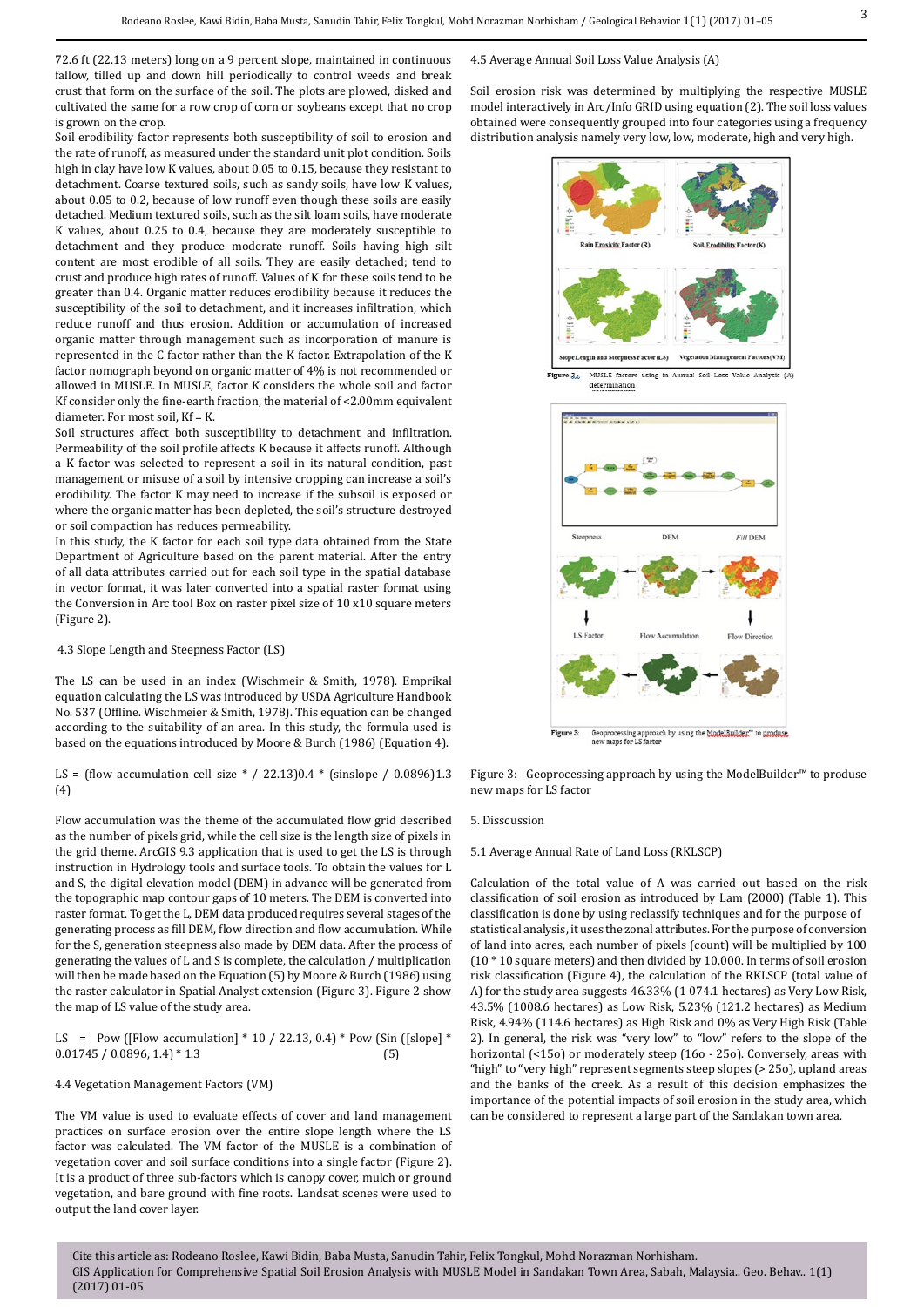

| Table 1: | Classification of average soil loss risk (Lam, 2000) |  |
|----------|------------------------------------------------------|--|

| <b>Total soil loss erosion</b><br>(tons/ha/year) | <b>Risk Level</b> |
|--------------------------------------------------|-------------------|
| <10                                              | Very Low          |
| $11 - 50$                                        | Low               |
| 50-100                                           | Moderate          |
| 101-150                                          | High              |
| >150                                             | Very High         |

| Table 2:                                     | Average annual soil loss rate (RKLSCP)              |                                    |                           |                      |  |
|----------------------------------------------|-----------------------------------------------------|------------------------------------|---------------------------|----------------------|--|
| Class Of<br><b>Average Soil</b><br>Loss Risk | <b>Total soil loss</b><br>erosion<br>(tons/ha/year) | Area Wide<br>(Meter <sup>2</sup> ) | Area<br>Wide<br>(Hectare) | (96)<br>Soil<br>Loss |  |
| Very Low                                     | <10                                                 | 10,740 815                         | 1.074.1                   | 46.33                |  |
| Low                                          | $11 - 50$                                           | 10,085 623                         | 1,008.6                   | 43.50                |  |
| Moderate                                     | 50-100                                              | 1,212 168                          | 121.2                     | 5.23                 |  |
| High                                         | 101-150                                             | 1,146 222                          | 114.6                     | 4.94                 |  |
| Very high                                    | >150                                                |                                    | 0.0003                    | 0                    |  |
| <b>Total</b>                                 |                                                     | 23.184 831                         | 2318.5                    | 100                  |  |

5.2 Potential Impacts of Climate Change on Soil Erosion

5.2 Potential Impacts of Climate Change on Soil Erosion

Quantifying the impacts of climate change on soil erosion has important implications to the understanding of their environmental impacts. The rate of erosion depends on many factors including precipitation intensity, soil characteristics, topography of the terrain, and land cover type. The MUSLE equation depends on five factors related to climate (rainfall runoff erosivity (R), soil type (erodibility factor, K), topography (slope steepness and length factor, LS) and vegetation management (VM). The first factor is a sole function of rainfall frequency and intensity; both are influenced by climate change.

Change in total rainfall amount at a given location may occur in different ways, primarily either due to an increase in the number of precipitaion (wet) days or due to increased average precipitation per wet day. Coressponding to a change in the average amount of rainfall during wet days is generally a change in rainfall intensities. In other words, the distribution of rainfall amounts per day is generally correlated to the distribution of rainfall intensities in the study area. These two factors of rainfall change will influence runoff and erosion in different ways.

Long term investigations of soil erosion require information about the way in which climate change influences the resilience and stability of terrain topography and land cover type. it is, therefore, necessary to identify and monitor indicators of terrain topography and land cover type resilience and stability. an important element of climate change – soil erosion relationships is establishing how rapidly such key indicators respond to change. this can be done, for example, by following changes occurring after fire, grazing or land abandonment on slopes having different aspects.

#### 6. Conclusion

The total value of A shows that the result of the RKLSCP is estimated as 46.33% of soil loss (1074.1 hectares). In terms of average soil erosion risk classification, for the class of very low to low, the results for the total RKLSCP showed the highest value of 46.33% and 43.50% with an area of approximately 2,082.7 hectares. The findings prove that integration of GIS spatial analysis is able to scale the region. The maps of total value of A produced can be used as a reference for development planning area, particularly agricultural and residential development.

## 7. Appreciation

Thank you to University Malaysia Sabah (UMS) for the equipments used in both laboratory and field research. Thank you also to the Malaysian Education Ministry (KPM) for the Geran KPT-UKM LRGS (Climate Change – Towards Adaptations Policy for finance the cost of research.

#### 7. References

[1] Aniya, M. 1985. Landslide-susceptibility mapping in the Amahata river basin, Japan.Annals of the Association of American Geographers 75: 102–114.

Baharudin, K., Mokhtaruddin, A.M. and Nik Muhamad, M. 1995. Surface runoff and soil loss from a skid trail and logging road in a Tropical Forest. J. Trop. For. Sci. 7:558-569.<br>[3] Balamurugan, G. 1991. S

Balamurugan, G. 1991. Sediment balance and delivery in a humid tropical urban riverbasin: the Kelang river, Malaysia. Catena 18: 271-287.

Beatriz S., Ranieri, L., Lier, Q.J., Sparovek, G. & Flanagan, D.C. 2002. Erosion database interface (EDI): a computer program for georeferenced application of erosion prediction models. Comp. Geosci 28 (5): 661–668.<br>[5] Beck, M.B. 1987. Water Quality Modelling: A Review

Beck, M.B. 1987. Water Quality Modelling: A Review of Uncertainty. Water Resources Res. 23 (8): 1393-1442.<br>[6] Bissonnais, Y.L., Montier, C., Jamagne, M., D.

[6] Bissonnais, Y.L., Montier, C., Jamagne, M., Daroussin, J. & King, D. 2002. Mapping erosion risk for cultivated soil in France. Catena 46(2–3): 207–220.<br>[7]

Bockheim, J.G., T.M. Ballard, and R.P. Willington. 1975. Soil disturbance associated with timber harvesting in South-western British Columbia. Can. J. For. Ros., 5:285-290.

Brazier, R.E., Rowan, J.S., Anthony, S.G. & Quinn, P.F. 2001. ''MIRSED'' towards an MIR approach to modelling hillslope soil erosion at the national scale. Catena  $42(1):59-79$ .<br>[9] Chow, V.T., Maidment, D.R. & l

Chow, V.T., Maidment, D.R. & Mays, L.W. 1988. Applied Hydrology. Singapore: McGraw Hill Book Co.<br>[10] Gokceoglu. C. & Ak

Gokceoglu, C. & Aksoy, H. 1996. Landslide susceptibility mapping of the slopes in the residual soils of the Mangen region (Turkey) by deterministic stability analyses and image processing techniques. Engineering Geology 44: 147-161.<br>[11] Guzzetti, F., Carrara, A.,

[11] Guzzetti, F., Carrara, A., Cardinali, M. & Reichenbach, P. 1999. Landslide hazard evaluation: a review of current techniques and their application in a multi-scale study, Central Italy. Geomorphology 31: 181–

216.<br>[12] Huabin, W., Gangjun, L., Weiya, X. & Gonghui, W. 2005. GIS-based landslide hazard assessment: an overview. Progress in Physical Geography 29: 548-567.<br>[13] Hu

Hung, C. and J.M. Laflen. 1996. Seepage and soil erosion for a clay loam soil. Soil Sci. Soc. Am. J. 60:408-416<br>[14] Huffman, E., Eilers, R.G., Padb

Huffman, E., Eilers, R.G., Padbury, G., Wall, G. & MacDonald, K.B. 2000. Canadian agri-environmental indicators related to land quality: integrating census and biophysical data to estimate soil cover, wind erosion and soil salinity. Agr. Ecosyst. Environ. 81(2): 113–123.

Jabatan Metereologi Malaysia (cawangan Kota Kinabalu). 2007. Laporan taburan hujan dan suhu bagi tahun 1990 – 2010 bagi kawasan Kota Kinabalu, Sabah. Kementerian Sumber Asli dan Alam Sekitar. 2 Pp.

[16] Jabatan Pertanian Negeri Sabah. 1995. Laporan ringkas maklumat asas tani kawasan Kota Kinabalu, Sabah. Kementerian Pertanian dan Asas Tani. 25 Pp.<br>[17] libson.R.W

Jibson, R.W., Harp, E.L. & Michael, J.A. 2000. A method for producing digital probabilistic seismic landslide hazard maps. Environmental Geology 58: 271-289.<br>[18] Ke

Kerte'sz, A. 1993. Application of GIS methods in soil erosion modeling. Comput. Environ. Urban Syst. 17(3): 233–238.

[19] Lai, F.S., Zakaria, O. and Tami, E.C. 1994. The effect of commercial logging on coarse woody debris distribution in the Sg. Lawing, Selangor Malaysia. In: J. Sessions (ed.). International Seminar on Forest Operations under Mountainous Conditions. NFU/IUFRO/FAO & FEI, 290-300.<br>[20] Lai, ES., Ahmad, LS. and Mohd Zaki A, 1996. Sedimen

Lai, F.S., Ahmad, J.S. and Mohd Zaki A. 1996. Sediment vield of selected river basins in Peninsular Malaysia. In: Erosion and sediment yield global and regional perspectives. International Association of Hydrological Science Publication, 236: 223-232.<br>[21] Lal, R. 1981. Deforesatio

Lal, R. 1981. Deforesation of tropical rainforest and hydrological problems. In: Lal. R., Russel, E.W. (Eds.), Tropical Agricultural Hydrology. Wiley, New York, pp.131-140.<br>[22] Lam Kuok Choy, 20

Lam Kuok Choy, 2002. Environmental Management: Integrating

Cite this article as: Rodeano Roslee, Kawi Bidin, Baba Musta, Sanudin Tahir, Felix Tongkul, Mohd Norazman Norhisham. GIS Application for Comprehensive Spatial Soil Erosion Analysis with MUSLE Model in Sandakan Town Area, Sabah, Malaysia.. Geo. Behav.. 1(1) (2017) 01-05